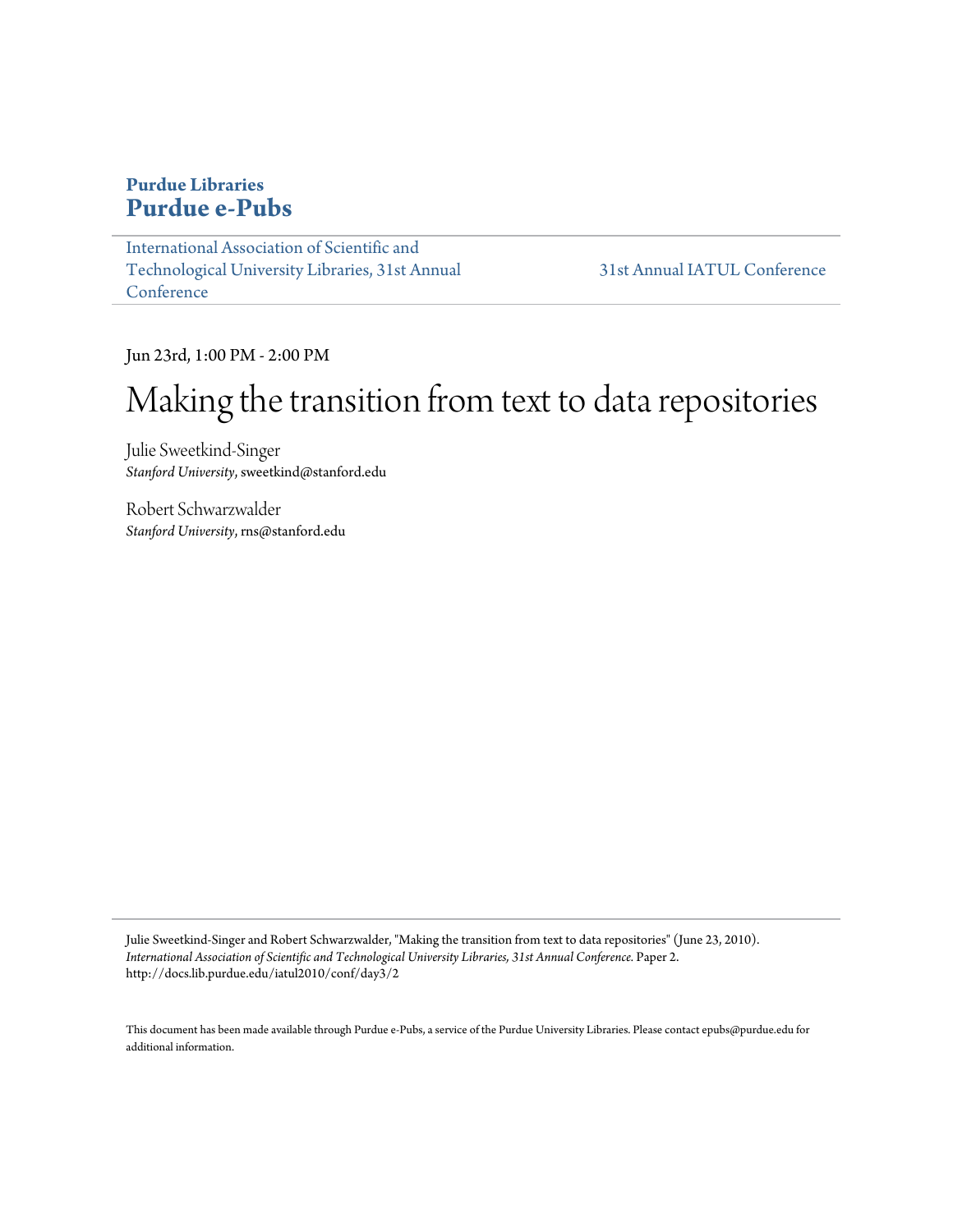## **Making the Transition from Text to Data Repositories**

**Julie Sweetkind-Singer and Robert Schwarzwalder**

Stanford University (USA), sweetkind@stanford.edu, rns@stanford.edu

Abstract: Stanford University Libraries & Academic Information Resources (SULAIR) has been a national leader in developing repository strategies for digital text and image files. Stanford University Libraries began work on long-term preservation and access to geospatial data over five years ago after being awarded a Library of Congress grant through the National Digital Information Infrastructure & Preservation Program (NDIIPP). The desire to build on this expertise led to an initiative two years ago to develop a strategy for acquiring, preserving, managing and providing services for a broader range of scientific and technical data. Progress to date has included: a better understanding of the issues related to managing scientific and technical data; technical solutions for ingesting, storing and providing access to data; and, approaches to partnering with Stanford's academic community. This presentation will provide program and technical details on SULAIR's current strategy for managing scientific and technical data, summarize the challenges we anticipate in developing a comprehensive data program, and – we hope – initiate a discussion of areas in which universities with similar interest could form collaborations to develop programs and protocols.

Keywords: data repositories, long-term preservation, scientific data

#### **BACKGROUND**

#### **Stanford University Libraries and Academic Information Resources**

The Stanford University Libraries and Academic Information Resources (SULAIR) combine a university library system, a digital library development division (DLSS), academic computing, the Stanford University Press, and the Highwire Press in support of one of the world's great research universities. A strong emphasis on the development of the digital library and the interplay between DLSS and other parts of the University Library have resulted in the creation of a strong technical infrastructure to support a preservation repository and discovery technologies. Initial development of these technologies has focused on text and image materials, which comprise the majority of most library collections. Largely through work funded by the Library of Congress, these assets have been re-envisioned to provide support for a wider range of digital objects, including scientific, engineering and geospatial data. Through experience with geospatial data and imagery as well as work in a new venture involving marine biological and oceanographic data, Stanford is broadening the scope of the digital library to include a wider range of scientific and technical data.

As SULAIR takes a more inclusive view of data collection and data repository efforts, we have taken strides to broaden our "library" engagement with data. Stanford has long been an active partner with faculty and students in terms of social science data. We now seek to expand our data engagement in the sciences beyond the geospatial arena. In doing so, we have recently created a new Science Data Librarian position and have created an Assistant Director position to manage our growing geospatial and data efforts.

Through our growing efforts to expand our technical and service support of scientific and technical data, Stanford plans to make this area a major focus of the  $21<sup>st</sup>$  century library.

#### **Repository Infrastructure**

The underpinning of the Library's ability to actively manage content lies within the Stanford Digital Repository (SDR). The SDR is a preservation repository intended to provide long-term preservation for digital objects. It is designed to ensure the integrity, authenticity and reusability of digital information resources for the scholarly community. In December of 2006 Stanford launched version 1.0 of its digital repository, using a METS-based data model for SIPs, AIPs and DIPs. By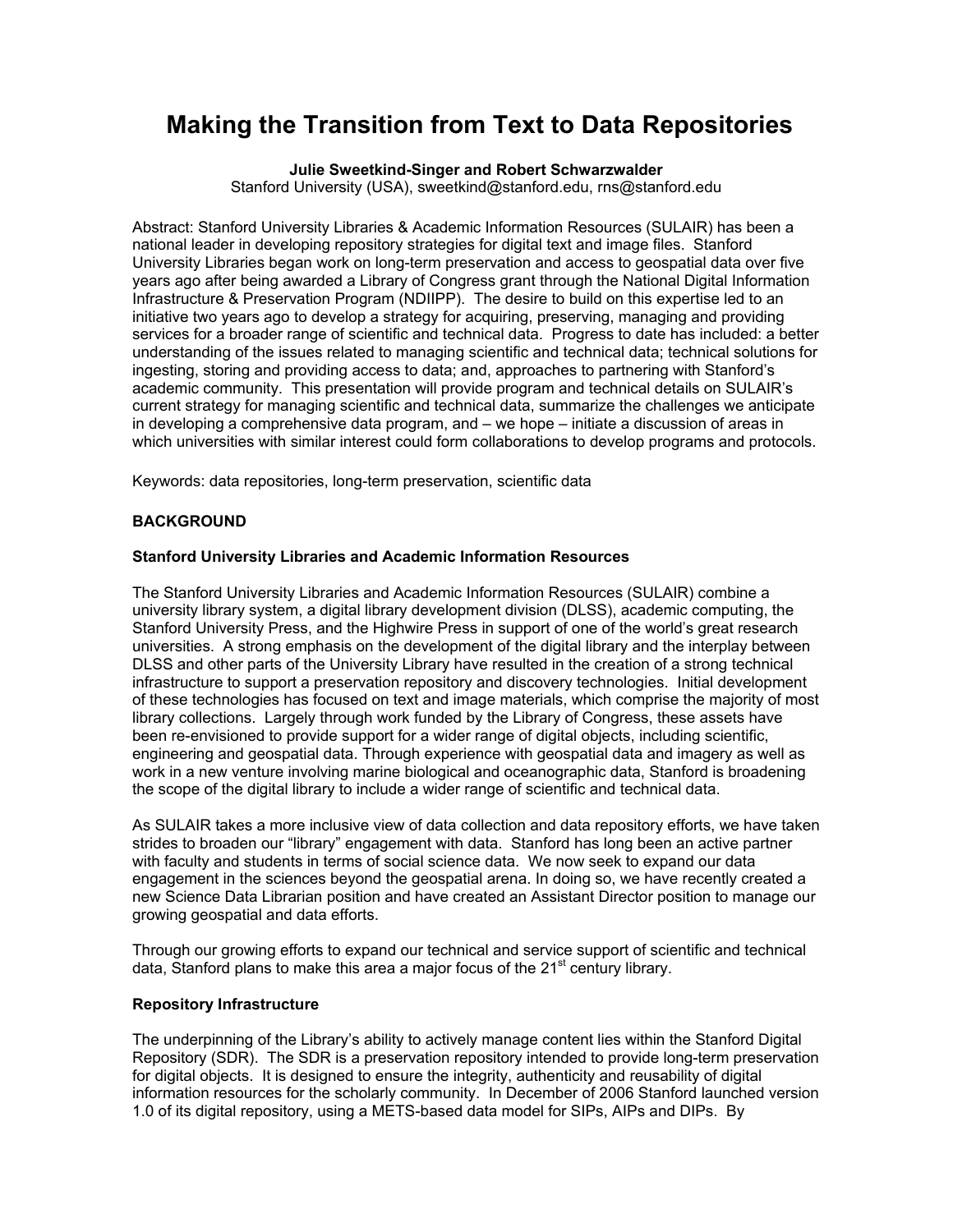December 2009, the SDR contained over 80 terabytes of unique content and we had developed a deeper understanding of the interplay between the SDR and other elements of our growing digital environment and issues related to transactional speed of a large-scale digital repository, including limitations of the METS standard. Work is currently underway on Version 2.0 of the SDR and the new system is expected to deploy in the third quarter of 2010.

When SDR 1.0 was built and deployed, it was essentially a stand-alone preservation system. As Stanford's digital library grew in size and sophistication, the SDR was better recognized as a back office system, complementing user-facing management and access systems. Initially, some of these functions were part of the SDR, but as the system developed, these functions were developed as independent, user-facing services. An example of this is seen in the Digital Object registry (DOR). DOR registers, tracks, and relates digital objects regardless of their location in the digital library (including SDR). Based upon Fedora, DOR manages the services and workflows necessary to accession and manage digital content. In addition, it prepares assets for preservation (in SDR) and access (though a variety of user interfaces). In this fashion, DOR provides a scalable, flexible system for content receipt, conversion and packaging upstream from the SDR. The segregation of functions increased the efficiency of the SDR, increased the modularity and facilitated ease of software maintenance as well as the development of user interface options. Stanford's current management, preservation and access architecture is illustrated in Figure 1.



Figure 1. The Stanford Digital Repository (SDR) serves as a preservation layer that is complemented by a Digital Object Registry (DOR) that processes a wide range of materials moving into the SDR, and a variety of access systems that provide user discovery and delivery of digital objects.

Despite these changes, the SDR suffered from process bottlenecks that made it less robust in relation to the increasing number object types and number of objects being ingested. One bottleneck involved use of the METS (Metadata Encoding and Transmission Standard). While METS provides a useful approach to wrapping and transferring digital objects, the complexity of METS and Stanford's object model resulted in bloated objects that required unsustainable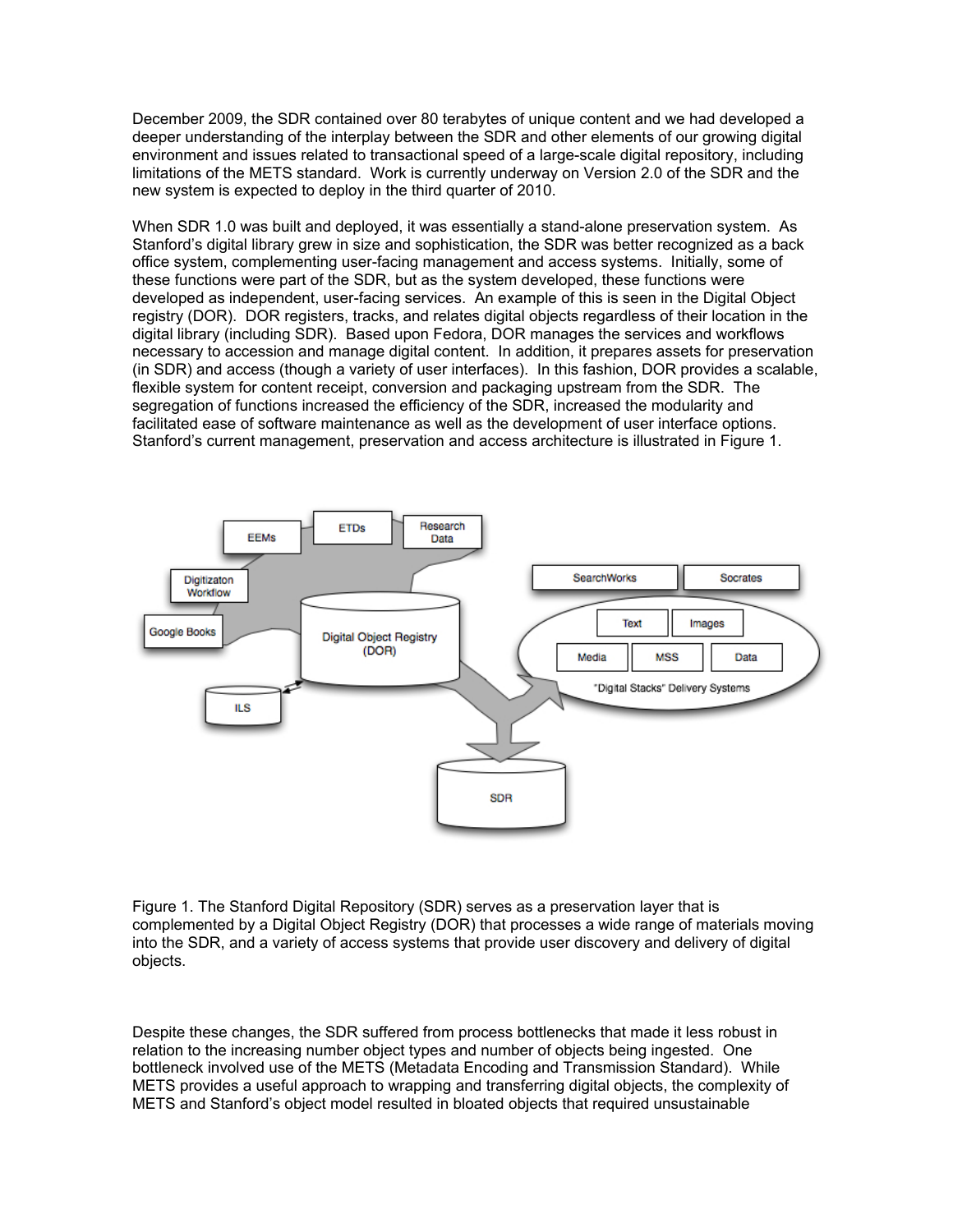processing, analysis and encoding time to support ingestion and retrieval. A second bottleneck involved the linear processing of ingestion. In the revised system, the ingestion process is broken into a series of discrete functions (checksum, virus check, format validation, AIP writing, AIP validation). This allows each process to be run in parallel and to be invoked asynchronously. A third bottleneck involves the tape storage subsystem. While large items were processed efficiently under SDR 1.0, the transactional overhead involved in handling large numbers of smaller objects dropped the efficiency of through-put to unacceptable levels. In SDR 2.0 smaller items will be "containerized" into lesser number of larger items for more efficient processing.

While the SDR accommodates a wide variety of digital objects (currently geospatial data, books, images, audio and manuscripts), we are actively working to extend the system to support more types of data. As SULAIR expands the scope of data streams ingested to the SDR, we will explore the implications of those formats for the development of new user interfaces as well as modifications to the DOR and SDR.

#### **Partnerships with the Community**

In order to create robust repository solutions, it is critical to engage the community of scholars and researchers early in the process to ensure that the systems put in place will effectively suit their needs. In 2006, a Faculty Advisory Board was created to assist the Library in its development of the Stanford Digital Repository. The results of an initial set of interviews highlighted the data needs from their perspective. They articulated two clear "archival" set of needs: permanent stewardship for static or reference data and a self-serve system to fulfill data requests. They acknowledged that while there was a predominance of common media, there would most certainly be data that was idiosyncratic to each field of study. Collaboration with the library would be most effective only after a body of practice, communication and shared culture evolved (Johnson, 2006).

Their input helped influence the thinking of the technologist working to create the SDR, which was well underway by this time driven by an award received in 2004 jointly with the University of California, Santa Barbara (UCSB) from the Library of Congress. The Library awarded eight project grants through its NDIIPP initiative – the National Digital Information Infrastructure & Preservation Program (http://www.digitalpreservation.gov). The grant to Stanford and UCSB underwrote the creation of the National Geospatial Digital Archive (http://www.ngda.org), which included the build out of two repositories that would house "at-risk" geospatial data and imagery. In addition to the technical work the project allowed for the collection of nearly 20 terabytes of content, the development of digital collection development policies, the creation of contracts for accepting licensed or copyright content, and the analysis of over 25 formats which are being added to the Library of Congress' Sustainability of Digital Formats website (http://www.digitalpreservation.gov/formats).

Building upon the success with the NDIIPP project and a strong relationship with the Hopkins Marine Life Observatory (MLO) of Stanford University we applied for and received a planning grant from the Gordon and Betty Moore Foundation to create a plan for the management and support of data in the marine sciences. The mission of the MLO is "to generate and make available consistent long-term data, building the necessary foundation for establishing a scientific baseline on which to establish the ecological health of the local marine ecosystem" (http://mlo.stanford.edu/). The MLO represents, in microcosm, a composite of many of the problems facing scientists in managing data collections. The MLO maintains a variety of data sets, which are heterogeneous in nature, often shared across organizational boundaries, challenging to curate, and essential for a wide variety of scientific and environmental investigations. Through the grant, SULAIR will apply its technical approaches to scientific data sets. The grant encompasses a planning project to:

- 1) better understand the scope and nature of the MLO data sets;
- 2) map out a process and workflow necessary to manage the accessioning and ingestion of a representative set of marine science data into the SDR;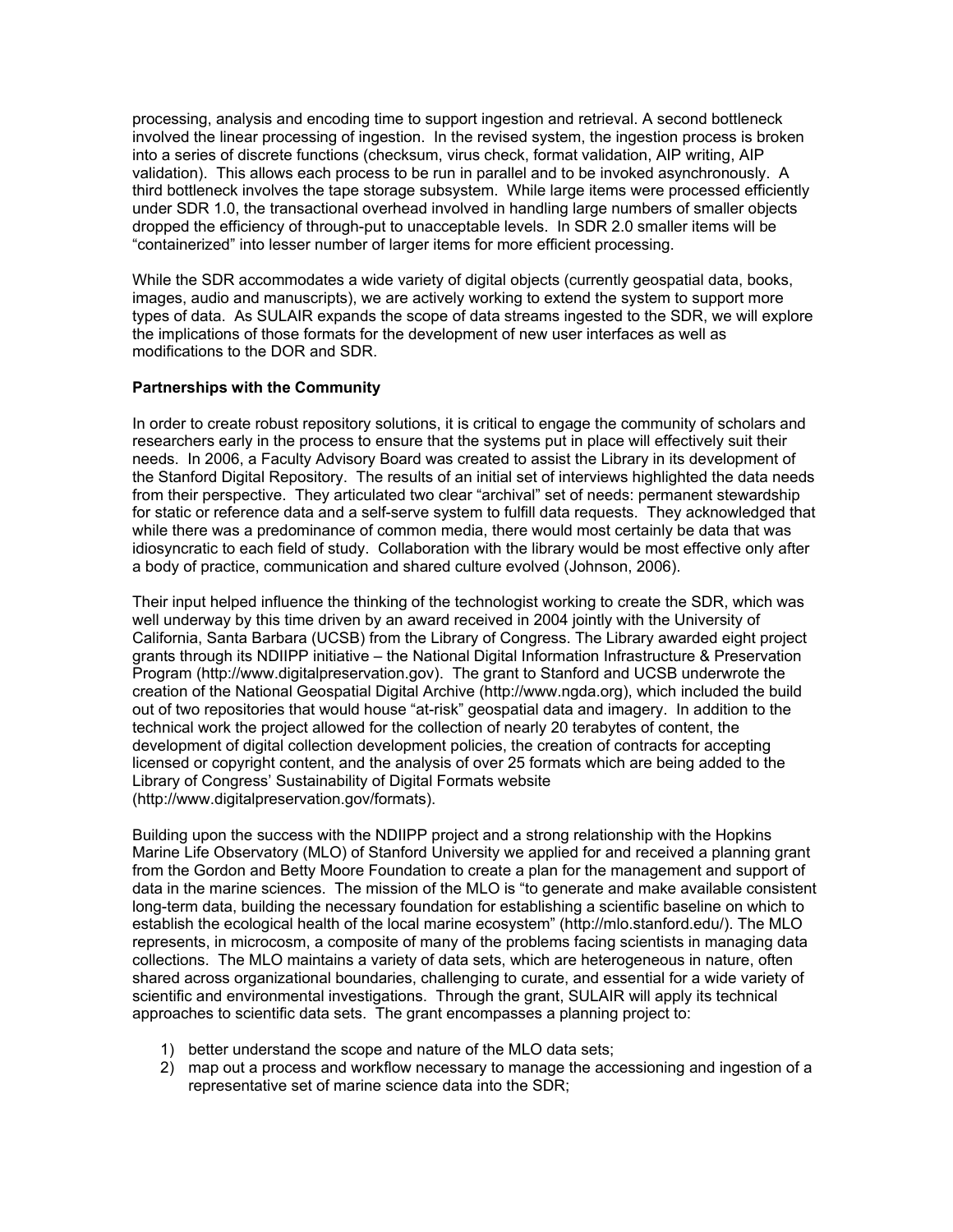- 3) create high-level specifications, including mock ups, for user-facing applications to support both the deposit of scientific data into the SDR and the extraction of data out of the Repository for reuse by scientists; and,
- 4) explore options for expanding the role of library professionals in the role of data curation and create position descriptions and staffing recommendations based on our findings.

The intent of the Gordon and Betty Moore Foundation Grant is to develop the technical and support strategy to further expand our support and collection of STM data. The close partnership between the Hopkins MLO and SULAIR creates a unique opportunity to develop new models of digital librarianship in close collaboration with marine biologists.

Currently, the Library is working in conjunction with social science and humanities scholars to acquire funding for a large scale project focused on the collection, retention and reuse of geospatial data and imagery. Numerous research groups across the social sciences and humanities are building individual spatial datasets for their research, but due to a lack of common standards and shared tools, their work is being done *de novo* with the output of their research rarely shared or reused by others interested in working with the same materials. The aim of project is to design and build the infrastructure for conducting research with spatial data that supports easy development and deposit of data sets into a managed, scalable environment, with tools and services supporting their manipulation, augmentation, description, discovery, reuse, long-term preservation and citation. The back end of this system will live within the library's infrastructure within the DOR and the SDR framework. The access mechanism must take into account different levels of permissions based upon affiliation of the scholars as well as needs of the research to retain control of their content while active research is still taking place. New advances in interactive mapping and data visualization will be used with an eye toward rapid development of tools and discovery environments that evolve with time. This project was conceived as a joint project between the libraries and the scholars from the start with the knowledge that each group brought necessary expertise and resources to the table to make the project successful.

#### **The Need for a Data Librarian**

Building upon the success of the NGDA project and the growing need on the Stanford campus for robust long term management of scientific data, the libraries have posted a position announcement for a Scientific Data Librarian. The role of the librarian will to be work in conjunction with the faculty, graduate students and library colleagues in the sciences and engineering to collect, manage, curate, provide access to and assist in the analysis of data. A key component of his or her role will be to help build out a service strategy for the life-cycle management of data. Work done on the NGDA project clearly showed that data should be considered at risk as long as there is no routine method for managing and processing the content once it has been created or acquired. Active management of digital content is defined as deep knowledge of how the data will be managed at each step in the process beginning with acquisition through duplication, description, display, access and retention. At this point no such system exists within the library structure making the steps labor intensive with librarians and technologists handling the materials through each step of the process. The librarian in this role will be instrumental in building the connective fiber of a digital infrastructure between the scholars, the digital library group, technical services, and subject librarians.

#### **Scientific and Technical Data Issues**

Scientific and technical data present a variety of challenges related to their technical management and the politics of their use. Because of these challenges, current attempts to manage data have been sporadic, idiosyncratic, and fragmentary. In recent years there has been a growing awareness of the need to make scientific, technical and medical (STM) data available for reuse (e.g. "Availability, 2010; "NIH Statement," 2003; "Grant," 2001, Article 36). The situation is summarized well by an editorial in Nature Magazine: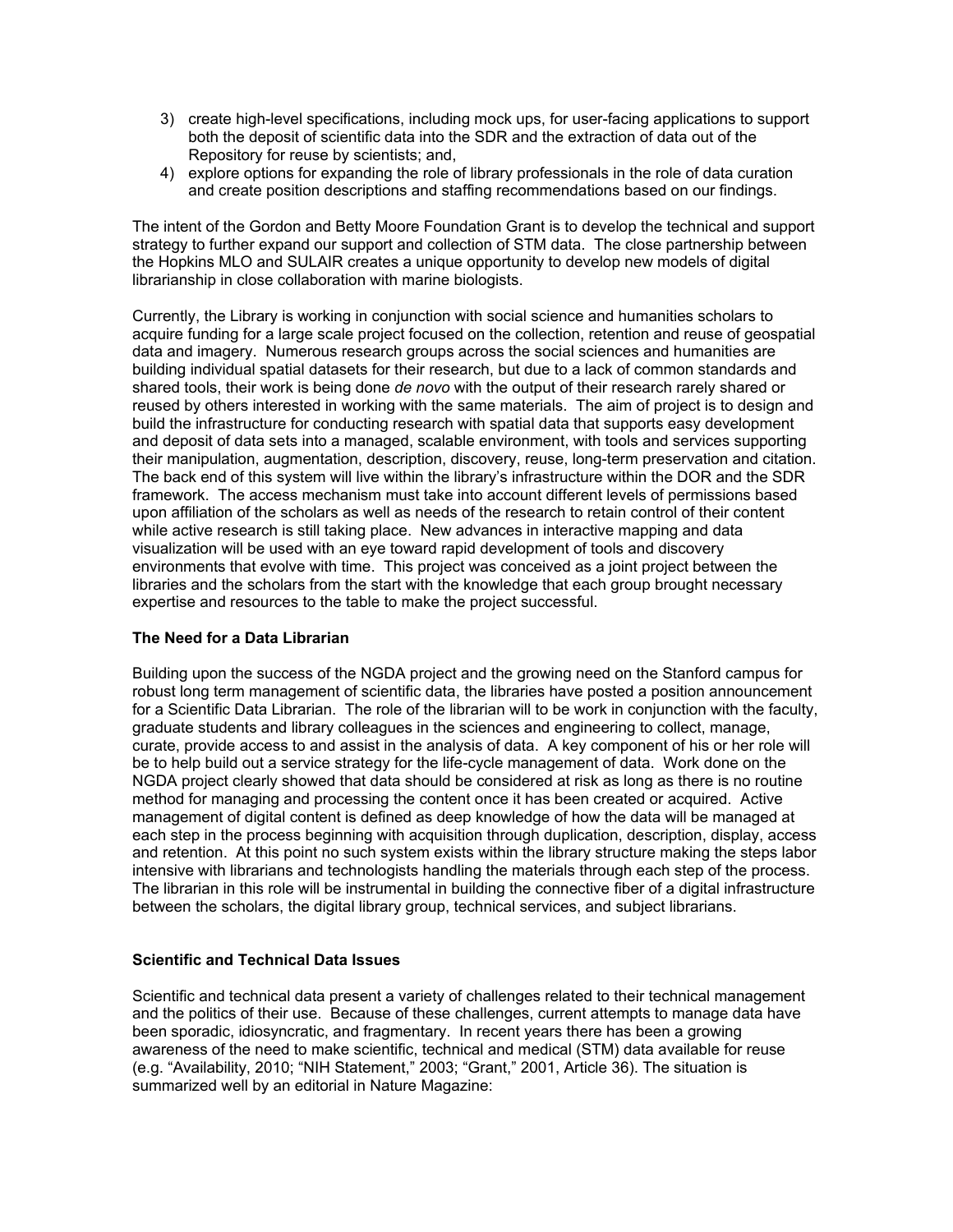All but a handful of disciplines still lack the technical, institutional and cultural frameworks required to support such open data access— leading to a scandalous shortfall in the sharing of data by researchers. Research funding agencies need to recognize that preservation of and access to digital data are central to their mission, and need to be supported accordingly ("Data's Neglect," 2009).

Given the economic and societal good possible through the robust management of STM data, it would appear logical that more would have been done to facilitate this effort. An understanding of why more has not been done requires an analysis of the technical, organizational and societal issues involved.

Stanford's effort to establish a robust digital repository, the SDR, has been outlined above. Like most other institutions that have approached the task of developing a serious digital repository, Stanford has required years of experience to develop a system capable of ingesting large numbers of heterogeneous objects. Like most academic repositories, the SDR takes an agnostic view of the objects it contains, depending upon – in our case – the DOR and the user interface to disambiguate the objects and to provide metadata dependent services. In the case of textual or images files, the bulk of the content in library repositories, the primary user service involves search and retrieval. As the number of textual objects increases, users come to recognize that additional means of analysis (text mining, semantic search) become necessary to analyze text on a massive scale.

A repository model based on textual or image objects creates potential problems when applied to data. First, in order to be accommodated by the model, a consistent set of metadata (subject, processing and preservation) are required. While some categories of STM data do have wellestablished metadata standards, most do not. The effort and organization needed to create format and metadata standards is a considerable obstacle. To accomplish this work necessitates the recognition of a body with the expertise and authority to do the work, years of effort, and the willingness to spend time and money creating infrastructure that will receive little recognition or reward for the creators. Hey and Trefethen reiterate this point and note that while the astronomy community has agreed to work together to create common naming conventions, "each separate community and discipline needs to come together to define generally accepted metadata standards for their community data grids" (Hey, 2003).

Assuming the existence of a robust metadata standard, a second major hurdle is encountered in developing the technical infrastructure to support the preservation, retrieval and manipulation of these data. If we grant that a black box repository model is acceptable, then modification of the DOR becomes an approach that helps ensure preservation of the object. A well-constructed format registry and metadata standard will, at least, inform the user of the format in which the data are stored. However, as many data are dependent upon a software environment for usage or visualization, the absence of the proper software may mean that the retrieved data are useless. The approach of storing data as a flat ASCII file may preserve the data, but greatly diminish their functionality and value. Format migration and software emulation are both possible solutions to this problem; however, both approaches would be expensive and difficult. Moreover, even a well designed repository and a user interface that emulates required software would only allow sets of similar data to be analyzed. The ability of a system to compare dissimilar sets of data, such as ArcGIS can do with vector, raster and tabular data, holds far greater potential reward when working with STM data.

Beyond the considerable technical issues are human, organizational and societal factors. On a human level, data systems need to reflect the way scientists and engineers work in creating and using data. Because it is the nature of research to ask novel questions it is difficult to envision a single data storage and retrieval system that will provide for the needs of all researchers. To be useful, a data system would need to provide the user with a means of recording data on a continuous or discrete basis, the ability to limit access to those data for some time period, and a convenient means of accessing data sets when needed. The advantage of providing a safe backup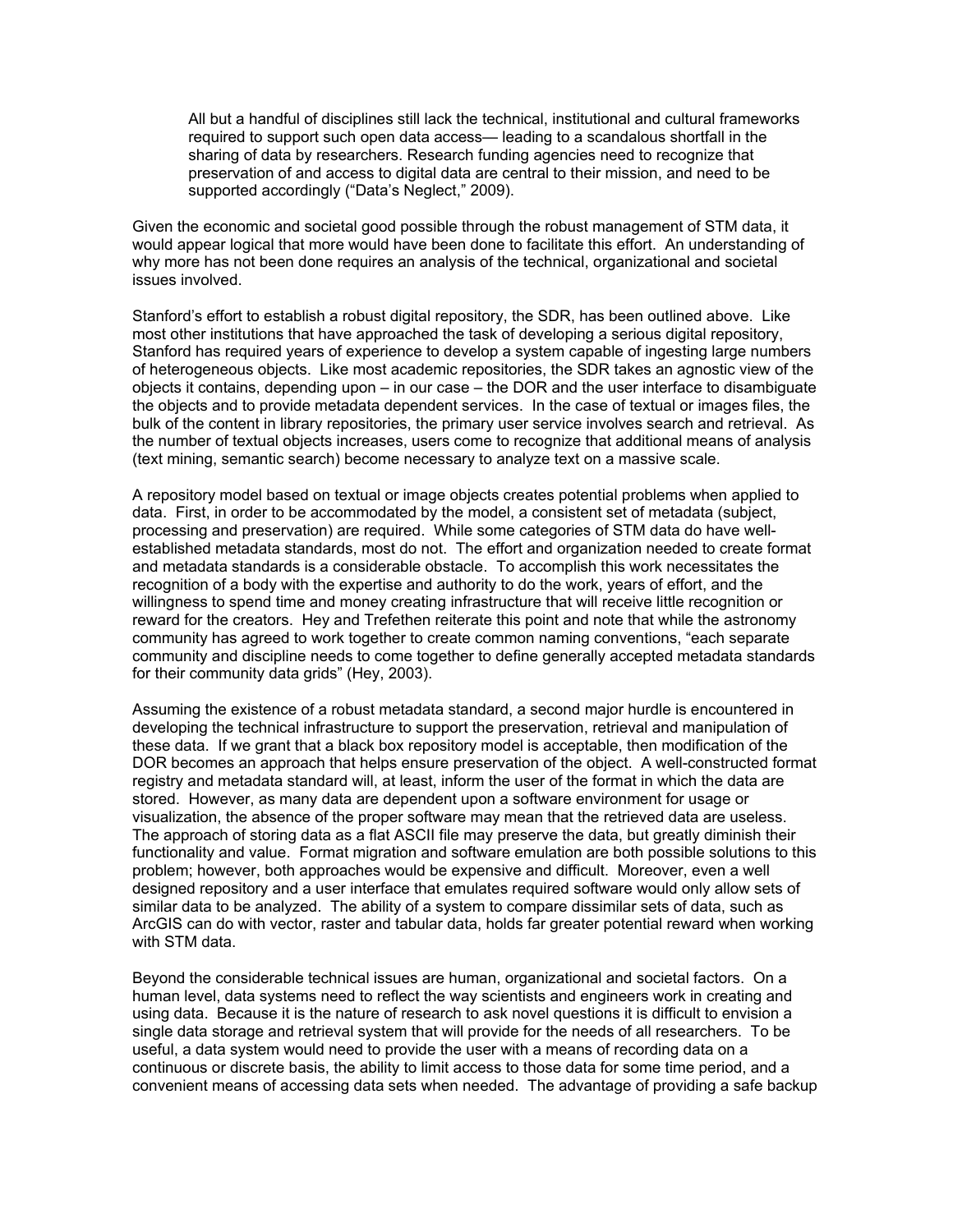of data sets would be a motivating factor for researchers to add their work to a data system, as would be the available of a permanent URL for citation in subsequent publications or grant reports.

From an organizational viewpoint, libraries are well positioned to become active agents in preserving and providing access to STM data. They are trusted managers of the intellectual record and have an organization mandate to preserve the human record. Moreover, many libraries already possess the technical expertise to preserve digital objects and make them available to users through more-or-less well designed user interfaces. As funding for data management typically terminates with the end of the financial support that underwrote the generation of the data, researchers may welcome the availability of a centrally-funded data solution. The problem arises that most librarians have only a rudimentary understanding of STM data or the issues associated with them. The tendency of librarians to discuss STM data as if they were books – like the mistake of treating data as a singular noun – tend to undermine their credibility with scientists and engineers. As Clifford Lynch notes, "the most effective curation of many kinds of data requires substantial disciplinary expertise." He goes on to state no single institution has the resources to provide specialized support for every discipline, necessitating cross-institutional collaborations to pool resources and knowledge (Lynch, 2008).

On a societal level, the tendency to share data sets is often subverted by the desire of the individual who created them to publish as many papers or obtain as much grant funding as possible before making their data available to the world. This is an understandable issue and a pragmatic approach to managing data will allow the creator to embargo their content until a time they deem appropriate. Such a repository environment would provide eventual access to the STM community and provide the shorter term benefit of a secure repository to the scientist or engineer.

Scientific, technical and medical data also bring specific challenges due to the nature of the data themselves such as its heterogeneous nature and the sheer size of the data being created and captured. The heterogeneous nature of the content is obvious when one simply considers the type of data used in earth sciences when compared to species data in biology or crystallography data in chemistry. Even within specific disciplines, the variety of types of content and formats may be quite broad. A case in point is the marine data at the Hopkins MLO. Researchers are collecting genetic population data on species, daily weather statistics, water temperature readings, global positioning system readings of locations and tidal heights, underwater videos and photographs of species, databases of wave and current profiles as well as water salinity, dissolved oxygen, and light transmission, streaming data from tagged pelagics using twelve different instrument platforms, and a variety of other data. While the data widely vary in content, the formats in which the data are stored often are not and many of them are well-understood. Close collaboration between the technologist, librarians and scientists will be critical to describe the different content types in order for them to be shared and reused effectively and efficiently.

Examples of the size of scientific datasets abound. Hey and Trefethen in 2003 discussed two specific projects generating massive amounts of data, the DAME project collecting aeronautical data from Rolls Royce aeroengines and the Human Genome Project, both generating petabytes of information on a yearly basis (Hey, 2003). As the size of data files increase issues arise regarding the ingestion and management of those files. While the cost of storage has decreased significantly over the years, online storage still requires a secure, managed environment. As file size increases, so too does the cost and difficulty of providing backup copies for insuring the preservation of data sets and the memory requirements for systems to analyze those data. As large data sets are created and maintained by a number of institutions, infrastructural challenges could emerge as individual researchers seek to download relevant data or conduct analyses across multiple data repositories. Management of such large amounts of content is now discussed in terms of the growing national and international cyberinfrastructure allowing for sharing around the globe and leveraging the cost across multiple organizations and disciplines.

#### **Looking to the Future**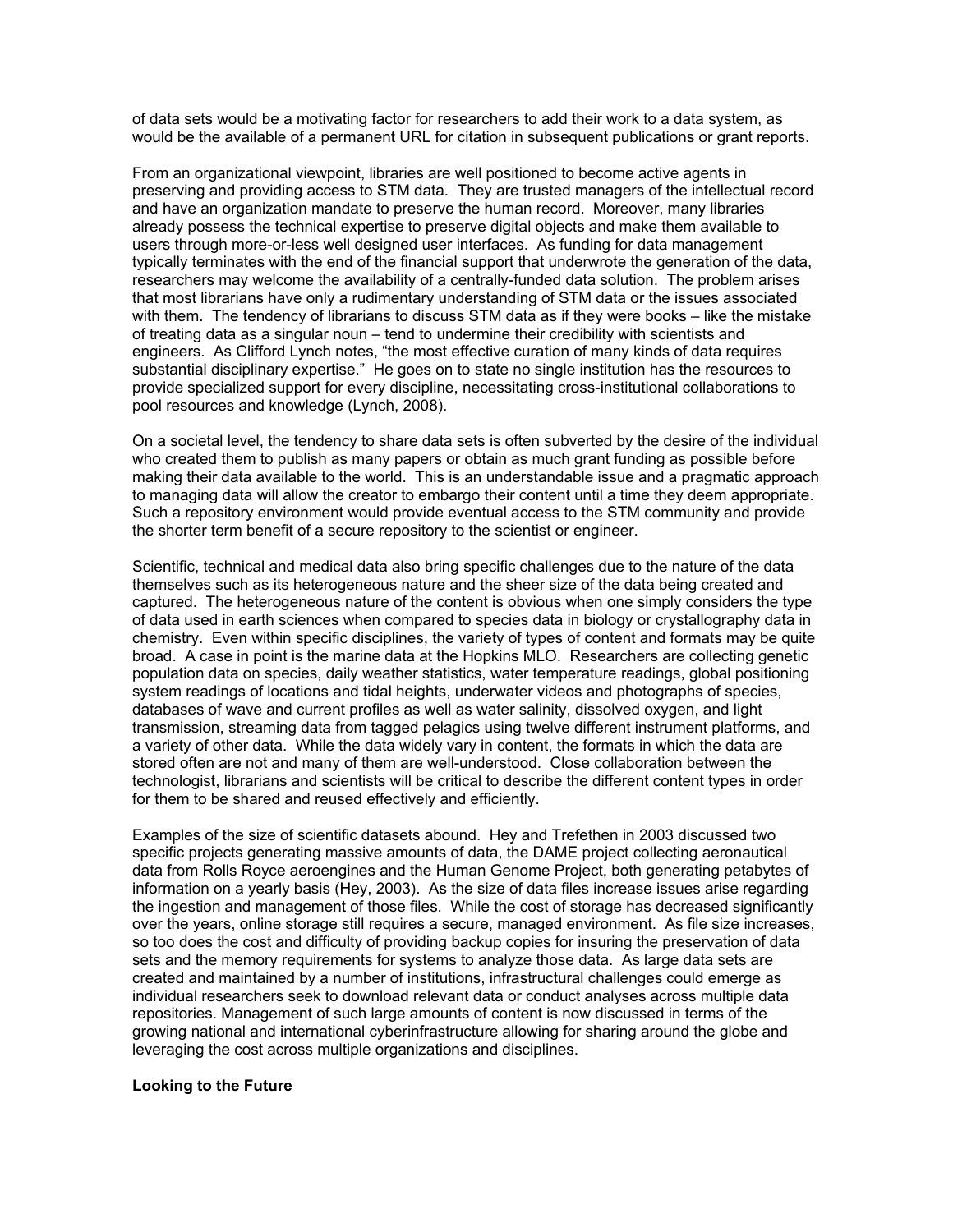As one looks to a future where libraries play a greater role in management of data, it is imperative that staffing models change to accommodate the different needs of the researcher and the institution. While we are in the process of bringing a Scientific Data Librarian on staff, it is clear that what is needed is not just a person. What is needed is a program designed to understand the research process from the beginning and work with the researchers, librarians and technologists throughout the lifecycle of data management. Tyler Walters (2009) at Georgia Institute of Technology breaks the process down into four different components: assess faculty data practices, design and build initial technology platforms, create and pilot service models, and develop data curation policies.

The Stanford University Libraries have worked in all of these areas to some degree although more should be done in each one. Faculty data practices were studied in 2006 with the Faculty Advisory Board. Work on this should continue as changes inevitably have occurred over the last four years that will impact what the faculty and researchers need to support their work. During this period of time, the humanities and social science scholars have been using data to a much greater extent – data that also is used in the sciences, such as remotely sensed imagery and geospatial data. Stanford's technology platforms are increasingly sophisticated both within the Library and the larger school-wide infrastructure. The work with the marine science data will inform our processes to a great extent when thinking about curation of non-text or still image materials. Curation service models have not been built out in the Library and will require a great deal of work with the faculty and the library's technology staff. This is an area ripe for collaboration across the campus and with other institutions as we look for effective business models as well as automated solutions for "ingestion of datasets, metadata creation and collection, a business cost model for scaling data storage and preservation, and use, and reuse, and transfer of datasets in a multi-institutional framework" (Walters, 2009). Library staff have spent a good deal of time thinking through policy issues both in relationship to the SDR and through the work done through the NDIIPP project. Work remains to be done on the policies that surround use and reuse of data as well as access to content by different users.

The skills needed to steward content throughout all of these stages are varied and complex. It will be critical to not only hire people versed in this type of work, but to retrain existing staff to be effective partners in the process. Subject librarians should be trained to understand the basics of the data being produced in their disciplines and to ascertain whether or not curation strategies are in place through the relevant research group, department, consortium, or coordinated national effort. Technologists will need to learn how the specific needs of each research team affects the demands placed on the software and hardware. The researchers will learn when, how and to what end the library is able to provide support for their work. All of these players working in concert will be necessary to build out a robust data preservation environment.

#### **Conclusions**

Stanford University has begun to develop an approach at data curation based upon the technologies behind its digital repository and lessons learned from experience with geospatial and marine biology data sets. While we see a number of challenges inherent in the task of data management, we believe that the combination of information technology experience, service orientation and focus on preserving the human record makes the library a logical partner in this enterprise. Moreover, as the acquisition of the published literature becomes increasingly commoditized, it behooves academic libraries to move towards a role in the access and use of data to better serve their clientele.

We agree with Clifford Lynch's observation that, "no single institution has the resources to provide specialized support for every discipline," (Lynch, 2008) and see a library engagement with data involving a coalition of like-minded institutions to develop the format registries, metadata and data architectures, and information systems to preserve and make accessible a wide diversity of STM data.